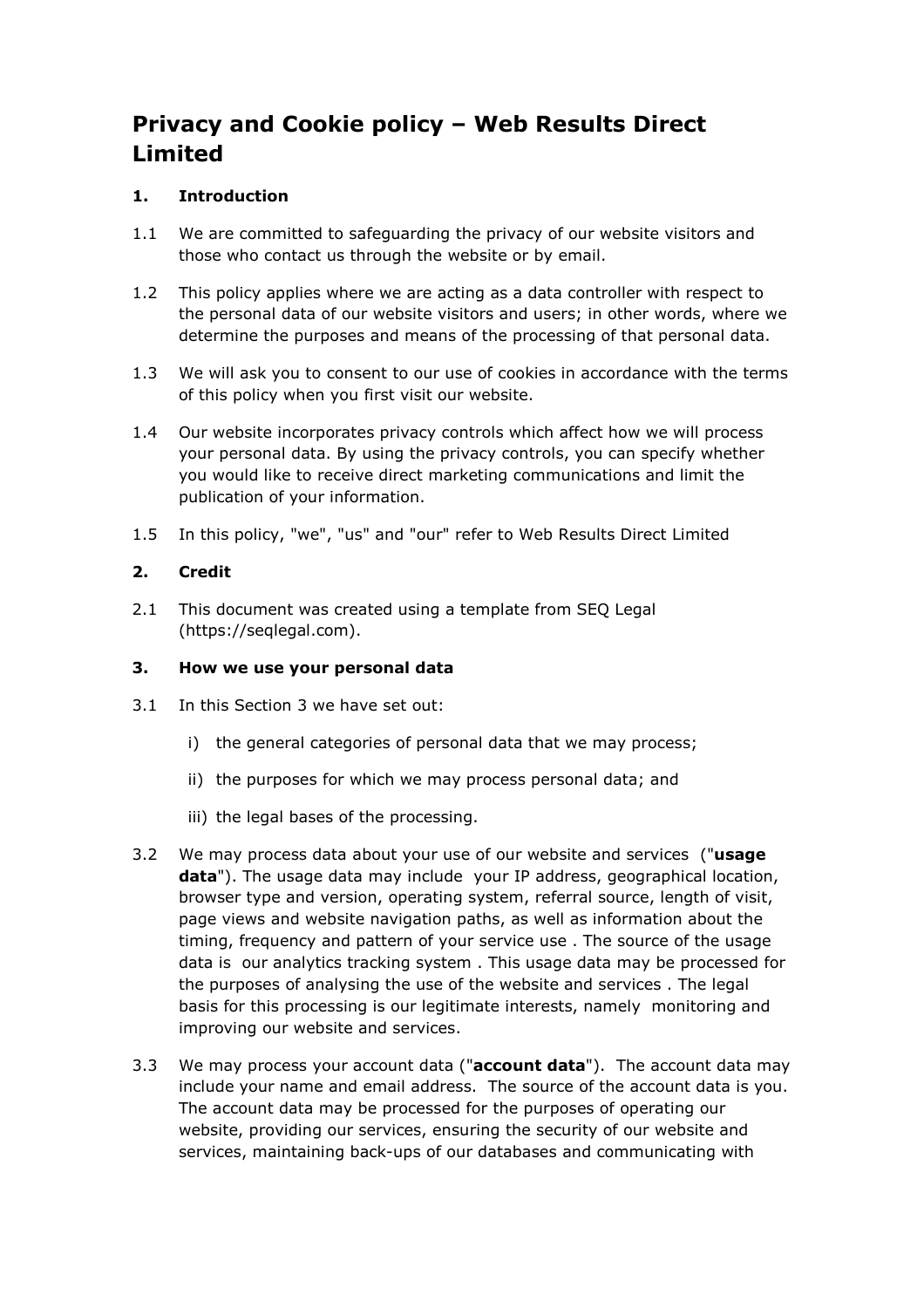you. The legal basis for this processing is our legitimate interests, namely the proper administration of our website and business.

- 3.4 We may process your information included in your personal profile on our website ("**profile data**"). The profile data may include your name, address, telephone number, email address, profile pictures, gender, date of birth, relationship status, interests and hobbies, educational details and employment details. The profile data may be processed for the purposes of enabling and monitoring your use of our website and services. The legal basis for this processing is our legitimate interests, namely the proper administration of our website and business.
- 3.5 We may process your personal data that are provided in the course of the use of our services ("**service data**").The service data may include your name, address, telephone number, email address, profile pictures, gender, date of birth, relationship status, interests and hobbies, educational details and employment details. The source of the service data is you. The service data may be processed for the purposes of operating our website, providing our services, ensuring the security of our website and services, maintaining backups of our databases and communicating with you. The legal basis for this processing is our legitimate interests, namely the proper administration of our website and business.
- 3.6 We may process information that you post for publication on our website or through our services ("**publication data**"). The publication data may be processed for the purposes of enabling such publication and administering our website and services. The legal basis for this processing is our legitimate interests, namely the proper administration of our website and business.
- 3.7 We may process information contained in any enquiry you submit to us regarding goods and/or services ("**enquiry data**"). The enquiry data may be processed for the purposes of offering, marketing and selling relevant goods and/or services to you. The legal basis for this processing is implied consent from your initial enquiry.
- 3.8 We may process information relating to transactions, including purchases of goods and services, that you enter into with us or through our website ("**transaction data**"). The transaction data may include your contact details, your card details and the transaction details. The transaction data may be processed for the purpose of supplying the purchased goods and services and keeping proper records of those transactions. The legal basis for this processing is the performance of a contract between you and us.
- 3.9 We may process information that you provide to us for the purpose of subscribing to our email notifications and/or newsletters ("**notification data**"). The notification data may be processed for the purposes of sending you the relevant notifications and/or newsletters. The legal basis for this processing is consent.
- 3.10 We may process information contained in or relating to any communication that you send to us ("**correspondence data**"). The correspondence data may include the communication content and metadata associated with the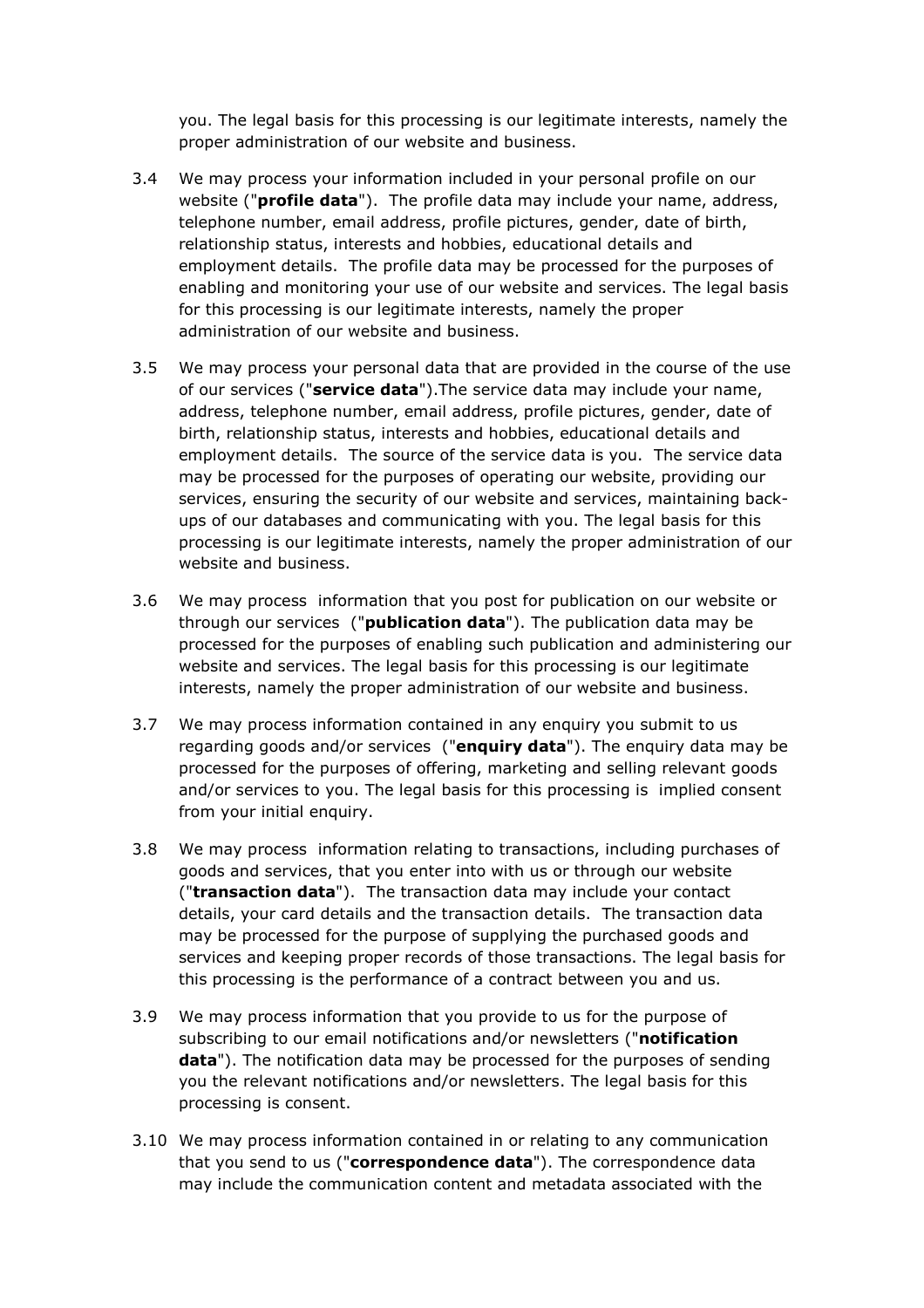communication. Our website will generate the metadata associated with communications made using the website contact forms. The correspondence data may be processed for the purposes of communicating with you and record-keeping . The legal basis for this processing is our legitimate interests, namely the proper administration of our website and business and communications with users.

- 3.11 We may process any of your personal data identified in this policy where necessary for the establishment, exercise or defence of legal claims, whether in court proceedings or in an administrative or out-of-court procedure. The legal basis for this processing is our legitimate interests, namely the protection and assertion of our legal rights, your legal rights and the legal rights of others.
- 3.12 We may process any of your personal data identified in this policy where necessary for the purposes of obtaining or maintaining insurance coverage, managing risks, or obtaining professional advice. The legal basis for this processing is our legitimate interests, namely the proper protection of our business against risks.
- 3.13 In addition to the specific purposes for which we may process your personal data set out in this Section 3, we may also process any of your personal data where such processing is necessary for compliance with a legal obligation to which we are subject, or in order to protect your vital interests or the vital interests of another natural person.
- 3.14 Please do not supply any other person's personal data to us, unless we prompt you to do so.

## **4. Providing your personal data to others**

- 4.1 We may disclose your personal data to our insurers and/or professional advisers insofar as reasonably necessary for the purposes of obtaining or maintaining insurance coverage, managing risks, obtaining professional advice, or the establishment, exercise or defence of legal claims, whether in court proceedings or in an administrative or out-of-court procedure.
- 4.2 In addition to the specific disclosures of personal data set out in this Section 4, we may disclose your personal data where such disclosure is necessary for compliance with a legal obligation to which we are subject, or in order to protect your vital interests or the vital interests of another natural person. We may also disclose your personal data where such disclosure is necessary for the establishment, exercise or defence of legal claims, whether in court proceedings or in an administrative or out-of-court procedure.

#### **5. International transfers of your personal data**

- 5.1 In this Section 5, we provide information about the circumstances in which your personal data may be transferred to countries outside the European Economic Area (EEA).
- 5.2 We have offices and facilities only in the EEA and so transfers and hosting facilities will only be with the EEA.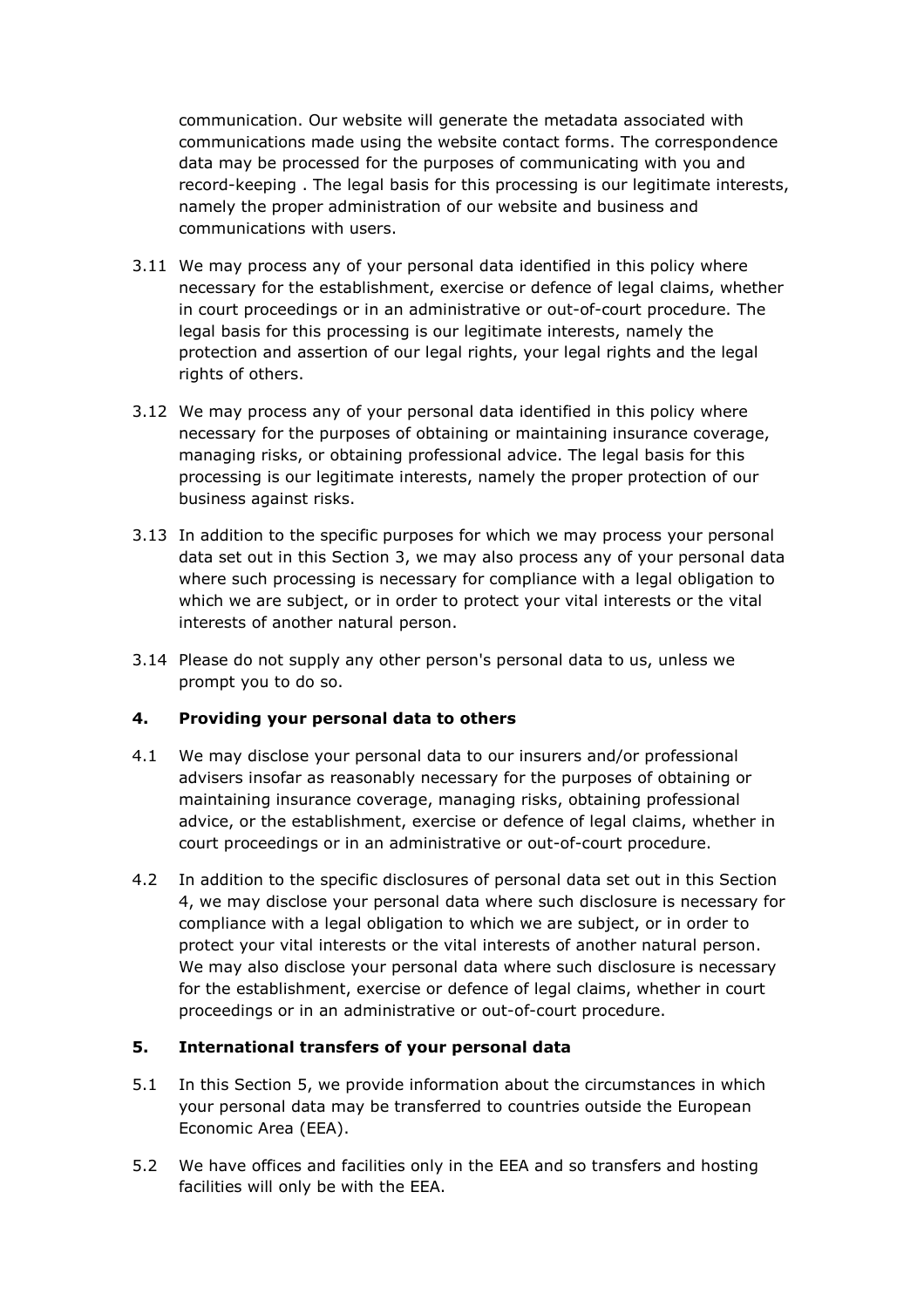5.3 You acknowledge that personal data that you submit for publication through our website or services may be available, via the internet, around the world. We cannot prevent the use (or misuse) of such personal data by others.

## **6. Retaining and deleting personal data**

- 6.1 This Section 6 sets out our data retention policies and procedure, which are designed to help ensure that we comply with our legal obligations in relation to the retention and deletion of personal data.
- 6.2 Personal data that we process for any purpose or purposes shall not be kept for longer than is necessary for that purpose or those purposes.
- 6.3 We will retain your personal data as follows:
	- (a) *Personal data* will be retained for a minimum period of *three years following initial contact*, and for a maximum period of *seven years*  following *contact.*
- 6.4 Notwithstanding the other provisions of this Section 6, we may retain your personal data where such retention is necessary for compliance with a legal obligation to which we are subject, or in order to protect your vital interests or the vital interests of another natural person.

## **7. Amendments**

- 7.1 We may update this policy from time to time by publishing a new version on our website.
- 7.2 You should check this page occasionally to ensure you are happy with any changes to this policy.
- 7.3 We may notify you of changes to this policy by email or through the private messaging system on our website .

## **8. Your rights**

- 8.1 You may instruct us to provide you with any personal information we hold about you; provision of such information will be subject to:
	- (a) the payment of a fee (currently fixed at GBP 10); and
	- (b) the supply of appropriate evidence of your identity (for this purpose, we will usually accept a photocopy of your passport certified by a solicitor or bank plus an original copy of a utility bill showing your current address) .
- 8.2 We may withhold personal information that you request to the extent permitted by law.
- 8.3 You may instruct us at any time not to process your personal information for marketing purposes.
- 8.4 In practice, you will usually either expressly agree in advance to our use of your personal information for marketing purposes, or we will provide you with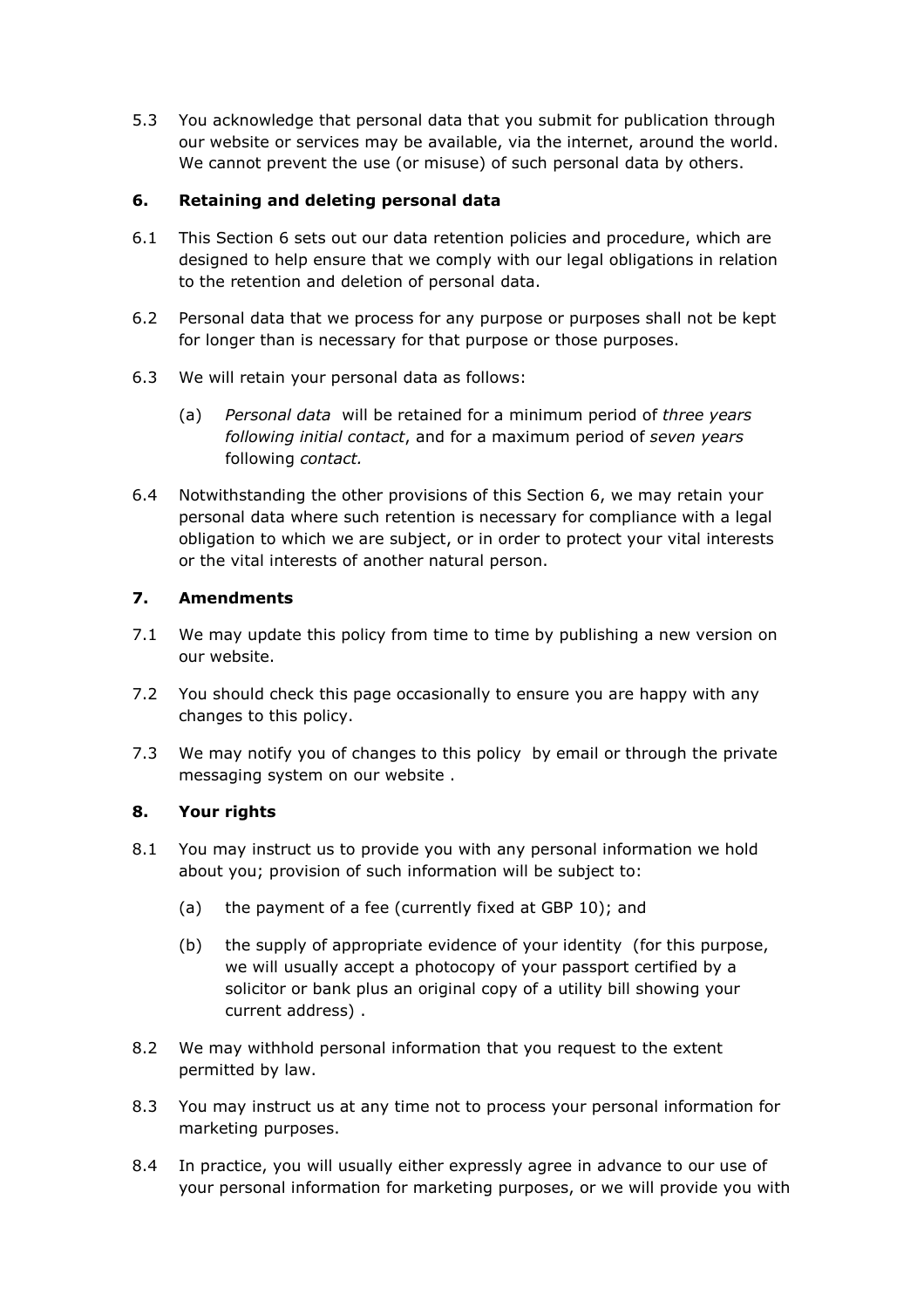an opportunity to opt out of the use of your personal information for marketing purposes.

## **9. About cookies**

- 9.1 A cookie is a file containing an identifier (a string of letters and numbers) that is sent by a web server to a web browser and is stored by the browser. The identifier is then sent back to the server each time the browser requests a page from the server.
- 9.2 Cookies may be either "persistent" cookies or "session" cookies: a persistent cookie will be stored by a web browser and will remain valid until its set expiry date, unless deleted by the user before the expiry date; a session cookie, on the other hand, will expire at the end of the user session, when the web browser is closed.
- 9.3 Cookies do not typically contain any information that personally identifies a user, but personal information that we store about you may be linked to the information stored in and obtained from cookies.

## **10. Cookies that we use**

- 10.1 We use cookies for the following purposes:
	- (a) authentication we use cookies to identify you when you visit our website and as you navigate our website (cookies used for this purpose are as supplied by Google Analytics)
	- (b) analysis we use cookies to help us to analyse the use and performance of our website and services (cookies used for this purpose are as supplied by Google Analytics)

## **11. Cookies used by our service providers**

- 11.1 Our service providers use cookies and those cookies may be stored on your computer when you visit our website.
- 11.2 We use Google Analytics to analyse the use of our website. Google Analytics gathers information about website use by means of cookies. The information gathered relating to our website is used to create reports about the use of our website. Google's privacy policy is available at: https://www.google.com/policies/privacy/.

## **12. Managing cookies**

- 12.1 Most browsers allow you to refuse to accept cookies and to delete cookies. The methods for doing so vary from browser to browser, and from version to version. You can however obtain up-to-date information about blocking and deleting cookies via these links:
	- (a) https://support.google.com/chrome/answer/95647?hl=en (Chrome);